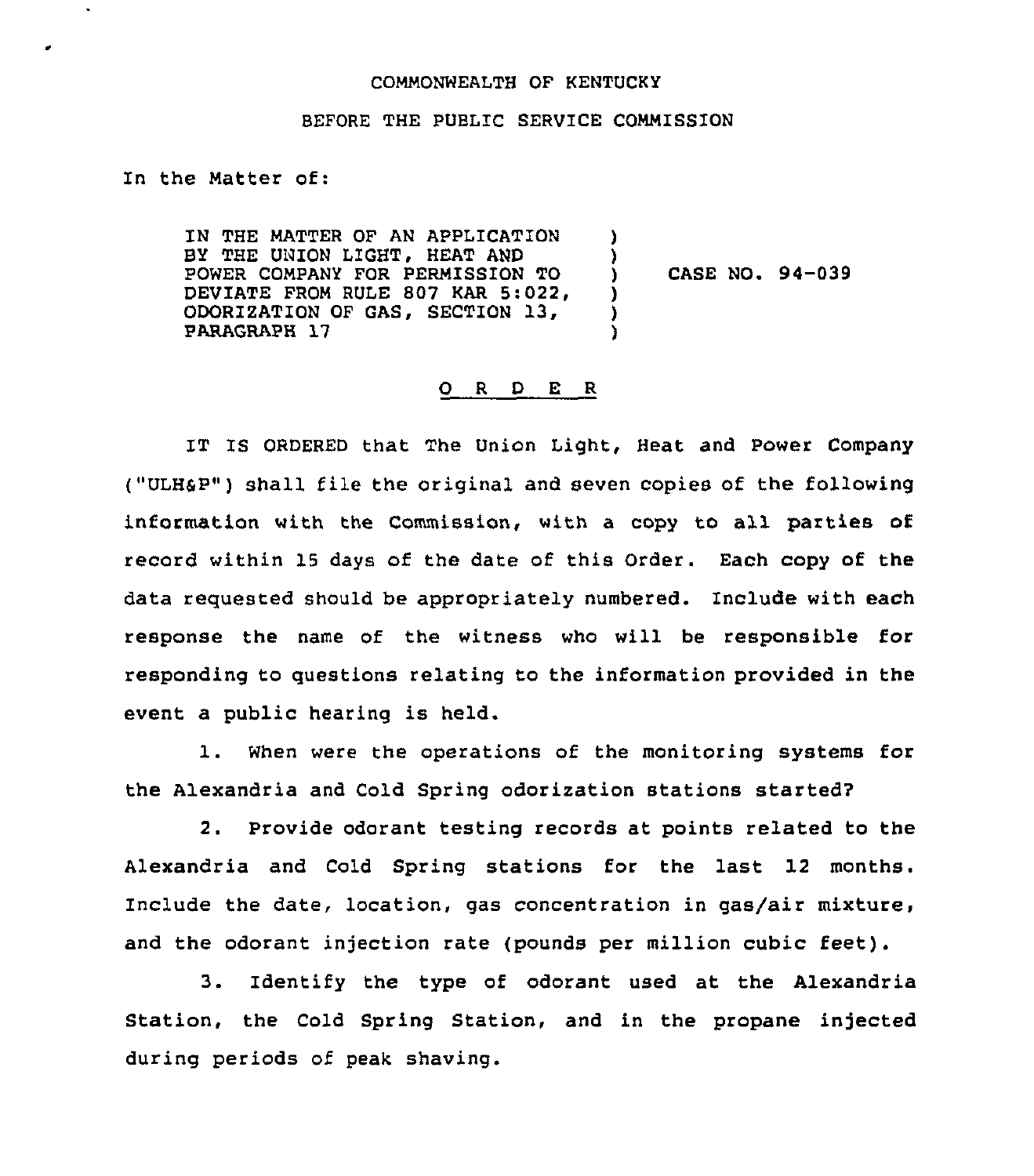4. provide the amounts of propane injected into ULHap's system and the air/propane ratio for each injection made between January 1992 and the present.

5. Provide the odorant testing records downstream of propane injection points during injection and the next testing date after the injection and compare the results to the testing records prior to propane injection.

6. Quantify any cost savings which result from testing for odor on a bimonthly instead of weekly basis.

7. Provide any studies showing that, at a fixed odorant/gas injection ratio, the same concentration of gas is detected at all the farthest points from the Alexandria and Cold Spring stations.

8. Provide evidence that bimonthly odorant testing provides the same safety and integrity measurement from gas leaks as the weekly testing.

9. What is the basis for choosing bimonthly odor detection testing?

10. What is the cost of the odorant2

11. What are the cost savings if ULHSP keeps the odorant detection level close to one percent by volume of gas to a gas/air ratio and the tests are carried out weekly?

12. Will ULH&P consider improving its Control Center and odorization stations by adding the following:

a. Monitoring the odorant level or capacity in the storage tanks from the Control Center2

 $-2-$